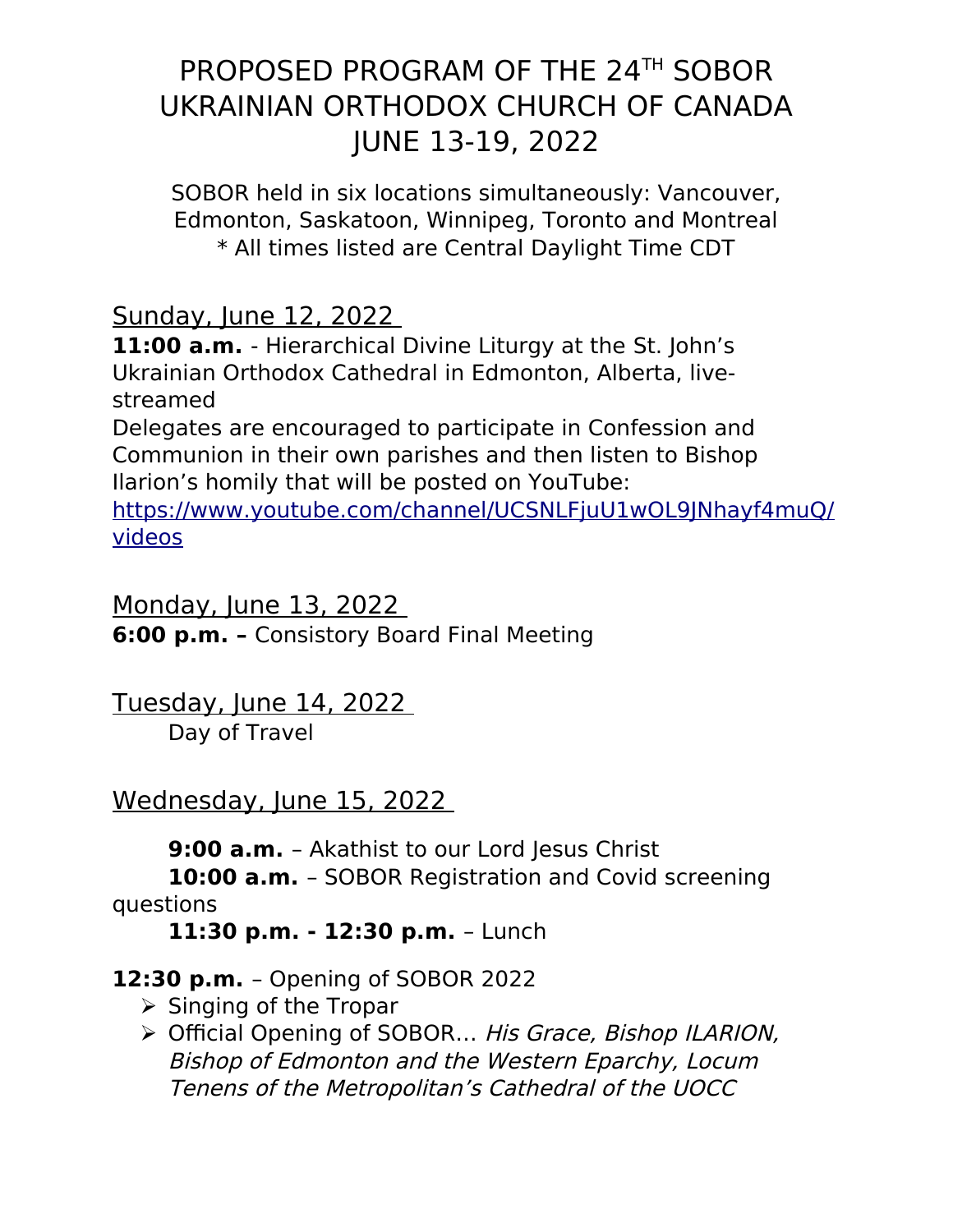- $\triangleright$  Election of Scrutineers
- ▶ Election of SOBOR Presidium: Vice-Chairs of the 24<sup>th</sup> SOBOR
	- Secretaries of the 24<sup>th</sup> SOBOR

- $\triangleright$  Agenda Approval
- $\triangleright$  Approval of Procedures / Pravylnyk
- ▶ Ratification of SOBOR Working Committees:

SOBOR Planning Committee SOBOR Program Committee Credentials Committee Rozmet Committees Nominating Committee Media and Public Relations Committee Resolutions Committee Rules and Procedures Committee

- ▶ Adoption of Minutes of the 23<sup>rd</sup> SOBOR 2015
- $\triangleright$  Report of Credentials Committee

**1:30 p.m.** – Address and Greetings

- ▶ Address by His Grace, Bishop ILARION, Bishop of Edmonton and the Western Eparchy, locum tenens of the Metropolitan Cathedral of the UOCC
- Greeting from His All-Holiness Ecumenical Patriarch BARTHOLOMEW
- Greeting from a representative of His All-Holiness Ecumenical Patriarch BARTHOLOMEW
- Greeting from His Beatitude, Metropolitan EPIPHANIY, Primate of the Orthodox Church of Ukraine
- Greeting from His Eminence, Metropolitan ANTONY, Primate of the Ukrainian Orthodox Church of USA
- Greeting from His Grace, Bishop ANDRIY, Bishop of Toronto and the Eastern Eparchy of the UOCC

### **2:00 p.m. – 2:30 p.m.** Refreshment Break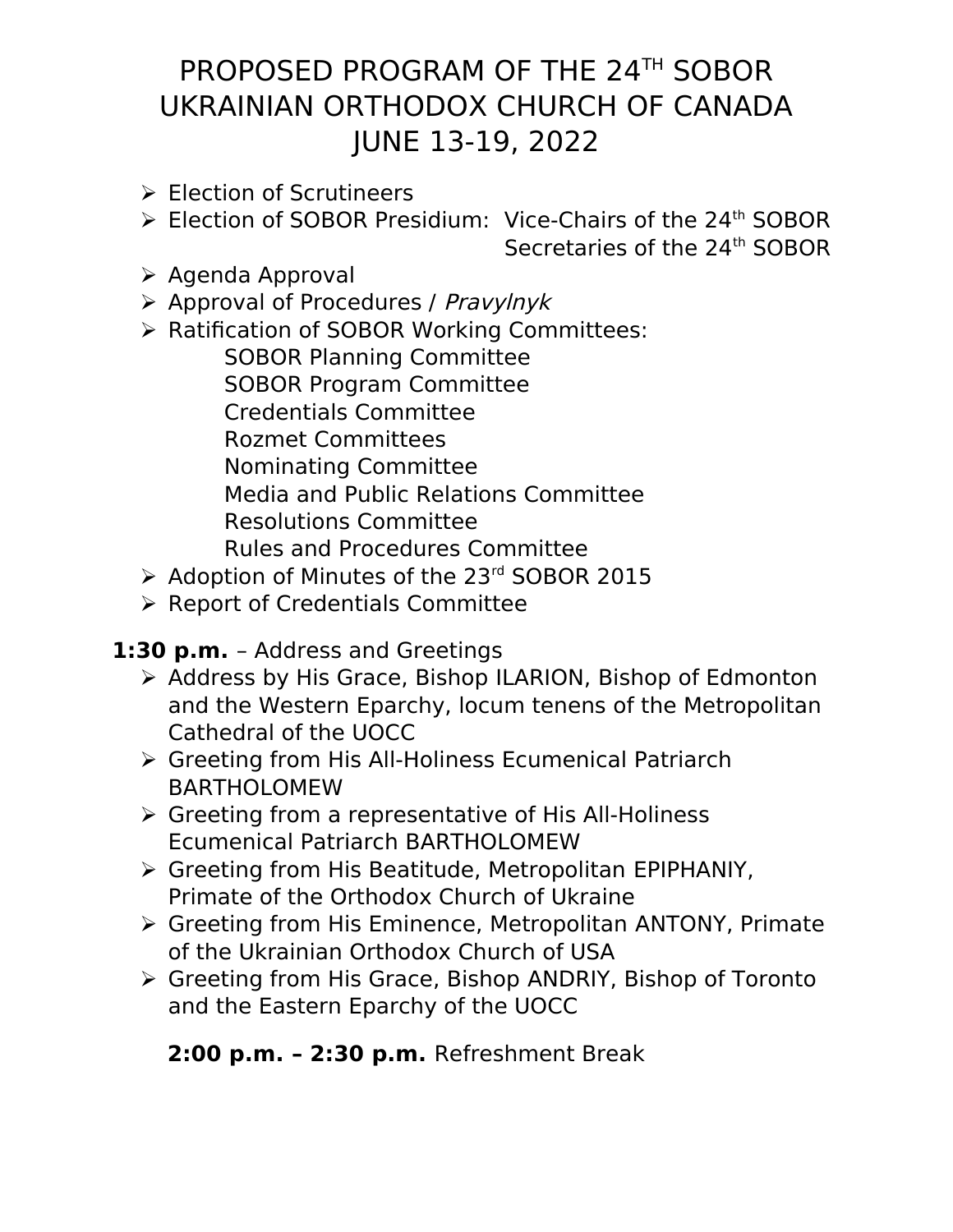#### **2:30 p.m. – 4:00 p.m. SESSION I** - Administrative and Financial Reports

- Chancellor Report Mitred Archpriest Fr Taras Udod
- Treasurer Sr Donna Reed
- Auditors Report KJL and Associates Professional Chartered **Accountants**
- $\triangleright$  Approval of Directors actions/Ratification and Resolution #R2
- Land Use Committee Br Ivan Franko
- $\geqslant$  O & A to Reports, after each report

#### **4:00 p.m. - 5:00 p.m. SESSION II** – Consistory Board presentation of candidates for Office of Metropolitan followed by question and answer period

**5:00 p.m. - 6:00 p.m.** – Supper hour followed by Evening Worship (depending on your location)

## Thursday, June 16, 2022

**9:00 a.m.** – Akathist to the Most Holy Theotokos

**10:00 a.m. - 11:00 a.m. SESSION III** – Election of candidate for the Office of Metropolitan of the UOCC: singing of Tropar before casting ballots

**11:00 a.m. – 12:00 p.m. SESSION IV** – Bylaws and Resolutions Committee Report co-chairs Br Walter Pylypchuk and Sr Stephania Luciuk

### **12:00 p.m. - 1:00 p.m.** – Lunch

**1:00 p.m. - 1:40 p.m. SESSION V** - Nominating Committee Report Chair Sr Stephania Luciuk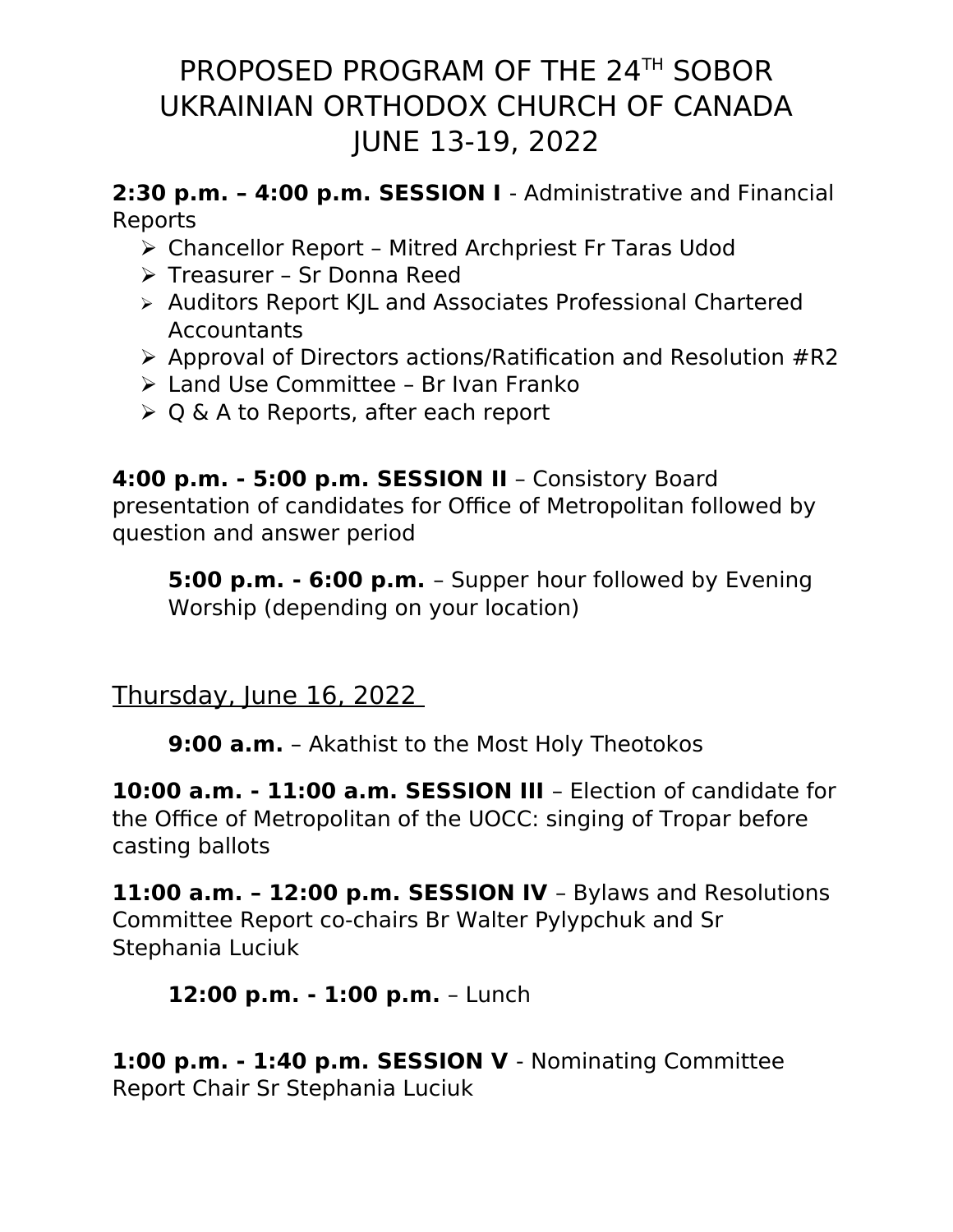$\triangleright$  Nominations from the Floor:

- o Chancellor
- o Consistory Board
- o Church Court
- o Internal Auditors
- o St. Andrew's College Board

**1:40 p.m. - 2:00 p.m. SESSION VI** - St Andrew's College Report Mitred Archpriest Fr Dr Roman Bozyk

**2:00 p.m. – 3:00 p.m. SESSION VII –** Bylaws and Resolutions Break Out Groups

**3:00 p.m. – 3:15 p.m.** Refreshment Break

**3:15 p.m. - 4:00 p.m. SESSION VIII** - Land Use Committee Questions and Answers – Br Ivan Franko

#### **4:00 p.m. - 5:00 p.m. SESSION IX –** UOCCF AGM

**5:00 p.m. - 6:00 p.m.** – Supper hour followed by Evening Worship (depending on your location)

**6:00 p.m. - 7:00 p.m. Informal Session with Candidates to the Position of Chancellor** (this session is optional)

Friday, June 17, 2022

**9:00 a.m.** – Akathist to St. Nicholas

**10:00 a.m. - 11:00 a.m. SESSION X –** Election of Chancellor First Ballot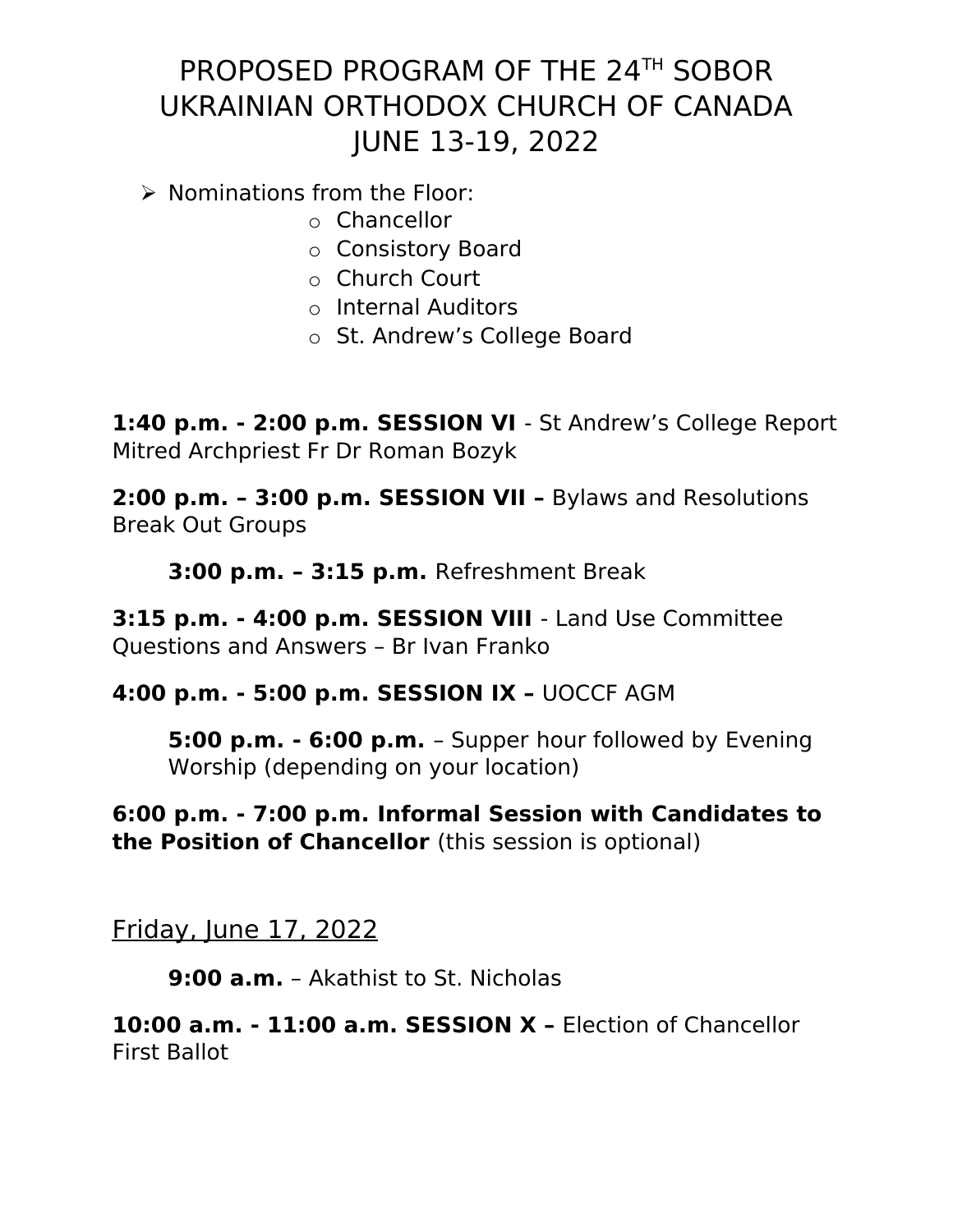**11:00 a.m. - 12:00 p.m. SESSION XI –** Resolutions from the Floor

**11:45 a.m. - 12:00 p.m.** Election of Chancellor Second Ballot if needed

**12:00 p.m. - 1:00 p.m.** - Lunch

**1:00 p.m. - 2:00 p.m. SESSION XII –** Consistory Board Elections first ballot

**2:00 p.m. - 3:00 p.m. SESSION XIII –** Bylaws and Resolutions Break Out Groups

**3:00 p.m. – 3:15 p.m.** Refreshment Break

#### **3:15 p.m. - 5:00 p.m. SESSION XIV continued Bylaws and Resolutions**

**5:00 p.m. - 6:00 p.m.** – Supper hour followed by Evening Worship (depending on your location)

Saturday, June 18, 2022

**9:00 a.m.** – Akathist of choice in every Cathedral

**10:00 a.m. - 10:30 a.m. SESSION XII –** Consistory Board Elections second ballot

**10:30 a.m – 12:00 p.m. SESSION XV –** Voting on ByLaw Amendments

**12:00 p.m. - 1:00 p.m.** - Lunch